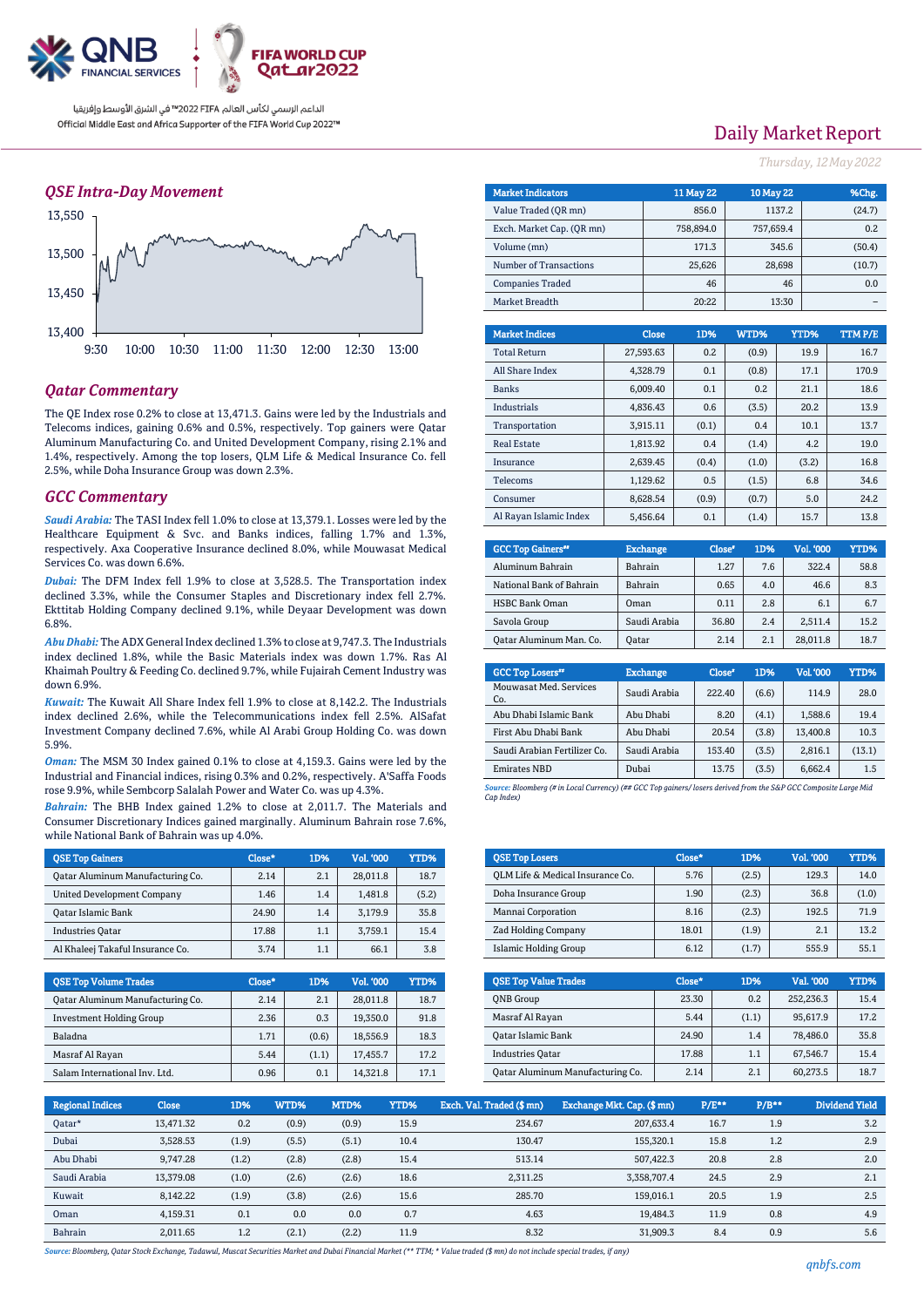

# Daily Market Report

#### *Thursday, 12May2022*

#### *Qatar Market Commentary*

- The QE Index rose 0.2% to close at 13,471.3. The Industrials and Telecoms. indices led the gains. The index rose on the back of buying support from non-Qatari shareholders despite selling pressure from Qatari shareholders.
- Qatar Aluminum Manufacturing Co. and United Development Company were the top gainers, rising 2.1% and 1.4%, respectively. Among the top losers, QLM Life & Medical Insurance Co. fell 2.5%, while Doha Insurance Group was down 2.3%.
- Volume of shares traded on Wednesday fell by 50.4% to 171.3mn from 345.6mn on Tuesday. Further, as compared to the 30-day moving average of 241.6mn, volume for the day was 29.1% lower. Qatar Aluminum Manufacturing Co. and Investment Holding Group were the most active stocks, contributing 16.4% and 11.3% to the total volume, respectively.

| <b>Overall Activity</b>        | Buy %* | Sell %*  | Net (OR)          |
|--------------------------------|--------|----------|-------------------|
| Qatari Individuals             | 21.34% | 27.96%   | (56, 725, 015.3)  |
| <b>Oatari Institutions</b>     | 16.50% | 34.72%   | (155, 996, 295.2) |
| Oatari                         | 37.83% | 62.68%   | (212.721.310.5)   |
| <b>GCC</b> Individuals         | 0.29%  | 0.46%    | (1,464,054.9)     |
| <b>GCC</b> Institutions        | 2.87%  | 1.02%    | 15,852,033.9      |
| GCC                            | 3.15%  | 1.47%    | 14.387,979.0      |
| Arab Individuals               | 6.16%  | 5.52%    | 5,459,629.9       |
| <b>Arab Institutions</b>       | 0.28%  | $0.00\%$ | 2,415,820.0       |
| Arab                           | 6.44%  | 5.52%    | 7.875,449.9       |
| Foreigners Individuals         | 2.88%  | 2.69%    | 1,575,204.1       |
| <b>Foreigners Institutions</b> | 49.70% | 27.63%   | 188,882,677.4     |
| <b>Foreigners</b>              | 52.58% | 30.33%   | 190,457,881.5     |

*Source: Qatar Stock Exchange (\*as a % of traded value)*

### *Earnings Releases and Global Economic Data*

#### Earnings Releases

| <b>Company</b>                                    | <b>Market</b> | Currency   | <b>Revenue</b><br>$(mn)$ 102022 | % Change<br>YoY | <b>Operating Profit</b><br>$(mn)$ 102022 | % Change<br>YoY | <b>Net Profit</b><br>(mn) 102022 | % Change YoY |
|---------------------------------------------------|---------------|------------|---------------------------------|-----------------|------------------------------------------|-----------------|----------------------------------|--------------|
| Saudi Azm for Com. and Information Technology Co. | Saudi Arabia  | <b>SR</b>  | 73.3                            | 5.5%            | 9.0                                      | $-12.8%$        | 41.4                             | 27.3%        |
| AXA Cooperative Insurance Co.                     | Saudi Arabia  | <b>SR</b>  | 538.8                           | $-0.5%$         | N/A                                      | N/A             | (4.8)                            | N/A          |
| Abdullah Al Othaim Markets Co.                    | Saudi Arabia  | <b>SR</b>  | 2,462.4                         | 17.4%           | 90.3                                     | 34.4%           | 90.8                             | 68.9%        |
| Eastern Province Cement Co.                       | Saudi Arabia  | <b>SR</b>  | 161.0                           | $-25.8%$        | 32.0                                     | $-45.8%$        | 29.0                             | $-51.7%$     |
| Devaar Development                                | Dubai         | <b>AED</b> | 161.9                           | 8.5%            | 1.2                                      | $-36.7%$        | 25.1                             | 66.5%        |
| Arabian Scandinavian Insurance Takaful            | Dubai         | <b>AED</b> | 35.9                            | 13.8%           | N/A                                      | N/A             | 3.4                              | $-65.7%$     |
| Orient Unb Takaful                                | Dubai         | <b>AED</b> | 131.8                           | 26.6%           | N/A                                      | N/A             | 5.2                              | 20.6%        |
| Al Salam Sudan                                    | Dubai         | <b>AED</b> | 489.3                           | 292.7%          | 1,135.1                                  | 389.5%          | 2,238.3                          | $-49.0%$     |
| Ras Alkhaima National Insurance Co.               | Abu Dhabi     | <b>AED</b> | 115.2                           | $-5.8%$         | N/A                                      | N/A             | (4.8)                            | N/A          |
| <b>Rak Ceramics</b>                               | Abu Dhabi     | <b>AED</b> | 783.1                           | 8.3%            | N/A                                      | N/A             | 56.6                             | $-6.7%$      |
| International Holdings Co.                        | Abu Dhabi     | <b>AED</b> | 10.492.8                        | 361.0%          | N/A                                      | N/A             | 1,600.1                          | 20.1%        |
| Abu Dhabi National Hotels                         | Abu Dhabi     | <b>AED</b> | 408.1                           | 81.6%           | N/A                                      | N/A             | 152.8                            | 275.1%       |
| Dana Gas                                          | Abu Dhabi     | <b>AED</b> | 513.0                           | 31.9%           | N/A                                      | N/A             | 198.0                            | 125.0%       |
| Al Yah Satellite Communications Company           | Abu Dhabi     | <b>AED</b> | 98.7                            | 9.4%            | 22.2                                     | 27.7%           | 20.1                             | 26.4%        |
| Bahrain Cinema Company                            | Bahrain       | <b>BHD</b> | N/A                             | N/A             | N/A                                      | N/A             | 909.7                            | N/A          |
| Delmon Poultry Company                            | Bahrain       | <b>BHD</b> | 4.6                             | 20.9%           | 0.1                                      | $-19.5%$        | 0.3                              | 3.8%         |
| Solidarity Bahrain                                | Bahrain       | <b>BHD</b> | 11.3                            | 39.2%           | N/A                                      | N/A             | 123.0                            | 16.0%        |
| <b>Bahrain Family Leisure</b>                     | Bahrain       | <b>BHD</b> | 226.7                           | 125.7%          | N/A                                      | N/A             | (84.2)                           | N/A          |

*Source: Company data: DFM, ADX, MSM, TASI, BHB. (#Values in Thousands, \*Financial for 1Q2022)*

#### Global Economic Data

| <b>Date</b> | <b>Market</b> | <b>Source</b>                     | <b>Indicator</b>           | Period | <b>Actual</b> | Consensus | <b>Previous</b> |
|-------------|---------------|-----------------------------------|----------------------------|--------|---------------|-----------|-----------------|
| 05/11       | <b>US</b>     | <b>Bureau of Labor Statistics</b> | CPI MoM                    | Apr    | 0.30%         | 0.20%     | 1.20%           |
| 05/11       | <b>US</b>     | <b>Bureau of Labor Statistics</b> | CPI Ex Food and Energy MoM | Apr    | 0.60%         | 0.40%     | 0.30%           |
| 05/11       | <b>US</b>     | <b>Bureau of Labor Statistics</b> | CPI YoY                    | Apr    | 8.30%         | 8.10%     | 8.50%           |
| 05/11       | <b>US</b>     | <b>Bureau of Labor Statistics</b> | CPI Ex Food and Energy YoY | Apr    | 620%          | 6.00%     | 6.50%           |
| 05/11       | <b>US</b>     | <b>Bureau of Labor Statistics</b> | <b>CPI Index NSA</b>       | Apr    | 289.109       | 288.715   | 287.504         |
| 05/11       | <b>US</b>     | <b>Bureau of Labor Statistics</b> | CPI Core Index SA          | Apr    | 290.455       | 289.822   | 288.811         |
| 05/11       | Germany       | German Federal Statistical Office | CPI MoM                    | Apr F  | 0.80%         | 0.80%     | 0.80%           |
| 05/11       | Germany       | German Federal Statistical Office | CPI YoY                    | Apr F  | 7.40%         | 7.40%     | 7.40%           |
| 05/11       | China         | National Bureau of Statistics     | PPI YoY                    | Apr    | 8.00%         | 7.80%     | 8.30%           |
| 05/11       | China         | National Bureau of Statistics     | CPI YoY                    | Apr    | 2.10%         | 1.80%     | 1.50%           |

*Source: Bloomberg (s.a. = seasonally adjusted; n.s.a. = non-seasonally adjusted; w.d.a. = working day adjusted)*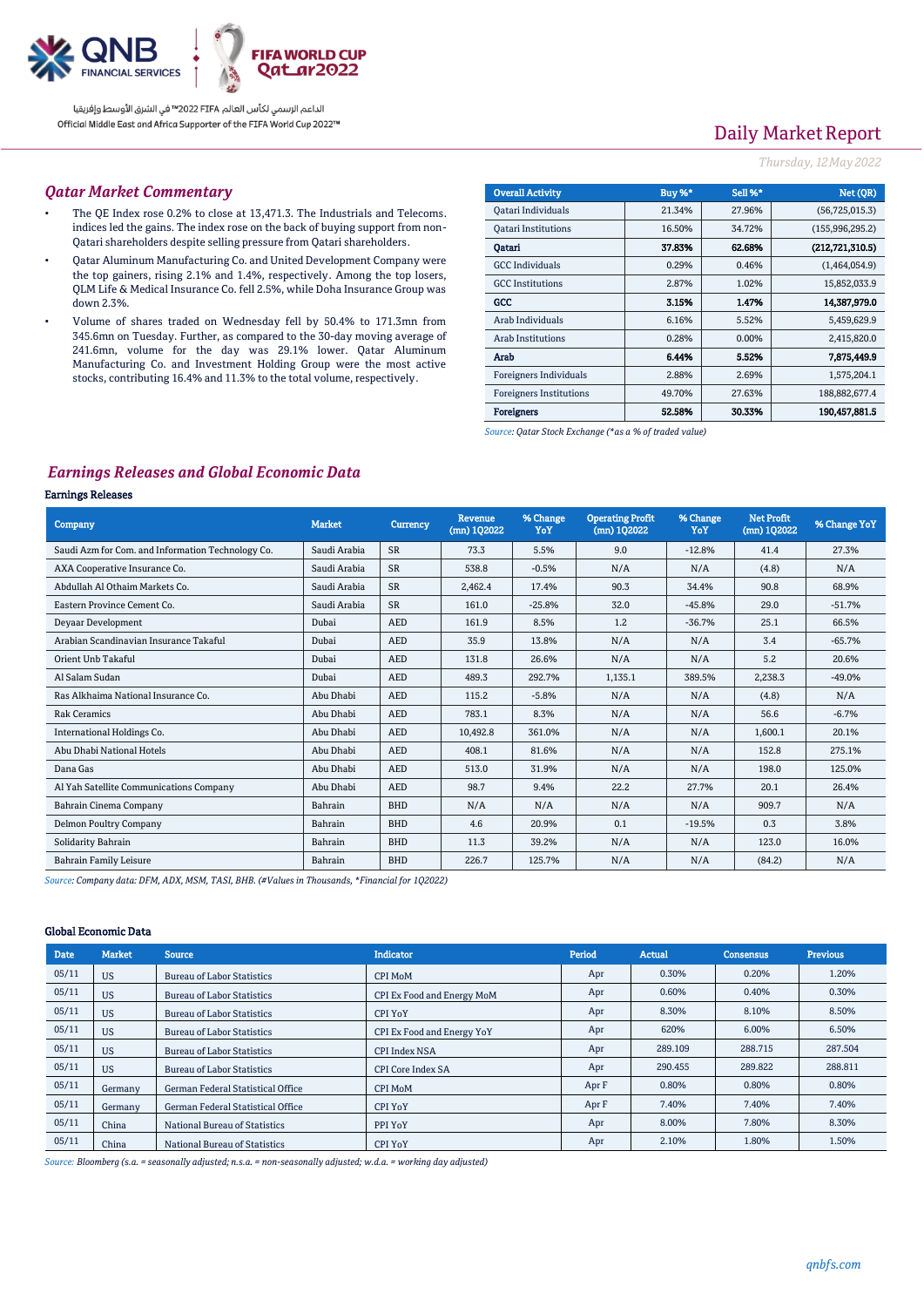

#### *Qatar*

- QETF announces the distribution of dividends for 2021 Doha Bank, as founder, and Aventicum Capital Management (Qatar), the fund manager of the QE Index ETF announced a cash distribution of QR0.051 per unit. Unitholders of record of the QETF, at the close of business 18 May 2022, will receive a cash distribution payable on 22 May 2022. (QSE)
- Dukhan Bank reports QR392mn net profit for Q1 Dukhan Bank has announced QR392mn net profit for the first quarter of 2022, recording an increase of 47% compared to the first quarter of 2021. During the three months period ending on 31 March 2022, the Bank's total assets exceeded QR108bn, and the total financing assets rose to QR75bn, while customer deposits reached QR72bn. Dukhan Bank's total income increased by more than 12% to QR1.1bn, compared to QR946mn for the same period in 2021. In addition, the cost-to-income ratio decreased to 23.7% from 26.2% during the same period last year, due to income growth and reduction in costs, which led to more operational efficiency. Total shareholders' equity exceeded QR14bn, and the capital adequacy ratio stands at 18.3% in accordance with the Basel III requirements, comfortably higher than the minimum supervisory ratio as specified by the Qatar Central Bank and guidelines of the Basel Committee. It is worth noting that Fitch Ratings affirmed the Bank's rating at "A-" with a stable outlook and the international rating agency Moody's affirmed the Bank's rating at "A2/Prime-1" with a stable outlook. (Peninsula Qatar)
- Cabinet approves draft decision to regulate price hikes In order to protect consumers' purchasing power, the Cabinet yesterday approved a draft decision by the Minister of Commerce and Industry on regulating the price increase mechanism. The decision will not only protect consumers but will also ensure the market balance for all players including suppliers and producers. The Prime Minister and Minister of Interior HE Sheikh Khalid bin Khalifa bin Abdulaziz Al Thani chaired the Cabinet's regular meeting held at its seat at the Amiri Diwan. The preparation of the draft decision comes to replace Article No. 8 of 2013 and in implementation of the provisions of Article 10 of Law No. 8 of 2008 regarding consumer protection, which prohibits the supplier from making any increase in the prices of goods and services, without complying with the bases and rules issued by the decision of the Minister, and within the framework of keeping pace with the economic and commercial developments and changes, and ensuring the effectiveness and balance of markets in a manner that allows suitable prices for all parties, whether producers, suppliers or consumers. This decision also comes in line with the state's policy aimed at preserving the purchasing power of individuals' income, reducing the burden on them, limiting price increases, and addressing any form of unjustified rises in the prices of goods and services, especially basic ones. (Peninsula Qatar)
- Qatar Insurance Group, Deloitte, Google Cloud to host Mena's first InsurTech Hackathon – Qatar is gearing up to host InsurHack Mena, the first InsurTech Hackathon in the Mena region organized by Qatar Insurance Group, the leading insurer in Qatar, and the Mena region, together with Deloitte, the leading global professional services firm, Google Cloud, the global cloud provider, and QIC Digital Venture Partner (QIC DVP), the venture builder arm of Qatar Insurance Group. Insurance Mena is scheduled to take place virtually from June 5-6, giving the flexibility for participants to join from any part of the world. The Hackathon calls upon teams and startups across pre-seed, seed, and Series A stages from the Mena, Sea regions, and Europe to join the event. Following the two-day online event, 15 participants will be shortlisted out of 50 and will proceed to a one-week mentorship phase. The final six "best" teams selected, will be invited to a demo day in Doha on June 23, during the InsurTech Summit in Doha. (Peninsula Qatar)
- Customs duties will be collected on items sold only at end of exhibition Customs duties on jewelry and watches brought to the ongoing 18th Doha Jewelry and Watches Exhibition (DJWE) will be collected only on pieces sold at the end of the exhibition, Ahmed Yousef Al Khanji, director of Air Cargo and Private Airports Customs Department and head of the working team of the exhibition, has said. He said daily sales are deducted from the original invoice on the same day or the following day of sale in order to save time and effort of customs and exhibitors when reexporting the remaining jewelry and watches. Khanji added that the customs had

# Daily Market Report

#### *Thursday, 12May2022*

formed a specialized working team to facilitate the procedures for entering of the exhibits at arrival at the customs ports under the 'temporary entry' system, stressing that the uploading of shipment information to the system was also carried out using an excel file. He said the customs provide customs clearance services through the single window system 'Al-Nadeeb' for clearance, which helped companies to carry out temporary entry tasks easily and from anywhere and at their convenient time, noting that the ease of customs procedures provided the opportunity for senior representatives of international companies to participate in the exhibition. (Qatar Tribune)

- UDST and Qatar Solar Energy sign MoU to promote renewable energy University of Doha for Science and Technology (UDST) has signed a memorandum of understanding (MoU) with Qatar Solar Energy to develop collaboration opportunities that enhance education and support renewable energy and sustainability. The agreement was signed by UDST President Dr Salem Al-Naemi and Chairman of Qatar Solar Energy Salim Abbasi in the presence of a number of officials of the college and a delegation from the company. The MoU constitutes a strong base that explores research in the energy field, specifically renewable energy. Qatar Solar Energy will participate in the university's program advisory committee and will join UDST events and conferences that tackle energy audit and renewable energy. The university will consult with Qatar Solar Energy to equip many of its facilities and labs with the right sustainable machinery and tools. Moreover, UDST students will be offered an internship program by the company. (Qatar Tribune)
- Karwa introduces brand-new eco-taxi fleet In a push towards ecomobility in public transport, Mowasalat (Karwa) has led the trend for greener drive systems and alternative fuels for the last several years. Now, the company is about to take a leap and replace all Karwa city taxis by an entire hybrid electric eco-taxi fleet. The vehicles use a self-charging Hybrid Electric System that runs on a mix of highly efficient low emission gasoline and electric motor. When starting up, stopping, or moving at slow speed, the vehicle is run entirely on electric power. Decelerating or breaking turns kinetic energy from the wheels into electricity, to be stored in the car battery. This is especially efficient in the inner-city boundaries, where traffic slows down the taxis. The company estimates that each vehicle will save around 12,000 kg of CO2 in comparison to a Taxi powered by a conventional fuel drive system. (Bloomberg)
- Qatari Boheme Investment buys McDonald's Turkey franchise owner AG Anadolu Group Holding on Wednesday signed a binding share transfer agreement with Qatari Boheme Investment GmbH for the sale of shares representing 100% of the capital of its subsidiary, Anadolu Restaurant, which operates the McDonald's franchises in Turkey. The holding made the related statement to the Public Disclosure Platform (KAP). "A binding share transfer agreement was signed between our company and Boheme Investment GmbH on May 11, 2022," the statement noted. It was also stated that the completion of the share transfer is subject to the fulfillment of the prerequisites in the share transfer agreement and that the transfer is expected to be concluded in the first half of 2022. According to the agreement reached by the parties, the transfer price will be determined by excluding the net debt amount in Anadolu Restaurant's balance sheet at the closing date and netting out the other assets and liabilities defined in the share transfer agreement from the amount of \$54.5mn, the statement said. It is estimated that the amount to be calculated by excluding the mentioned net debt amount and other assets and liabilities defined in the share transfer agreement is approximately \$5mn to \$6mn. Vienna-based Boheme Investment GmbH is the subsidiary of Kamal Saleh Al Mana, a Qatari investor. Kamal Saleh Al Mana also has a partnership that operates the franchise of McDonald's restaurants in Qatar. (Bloomberg)

#### *International*

 US Treasury reports record budget surplus in April as revenues soar – The US government posted a \$308bn surplus in April - a record for any month - as receipts nearly doubled from a year earlier amid a strong economic recovery from the COVID-19 pandemic, the Treasury Department said on Wednesday. The April surplus compared to a \$226bn deficit for April 2021, when receipts were reduced by a one-month delay in the annual tax filing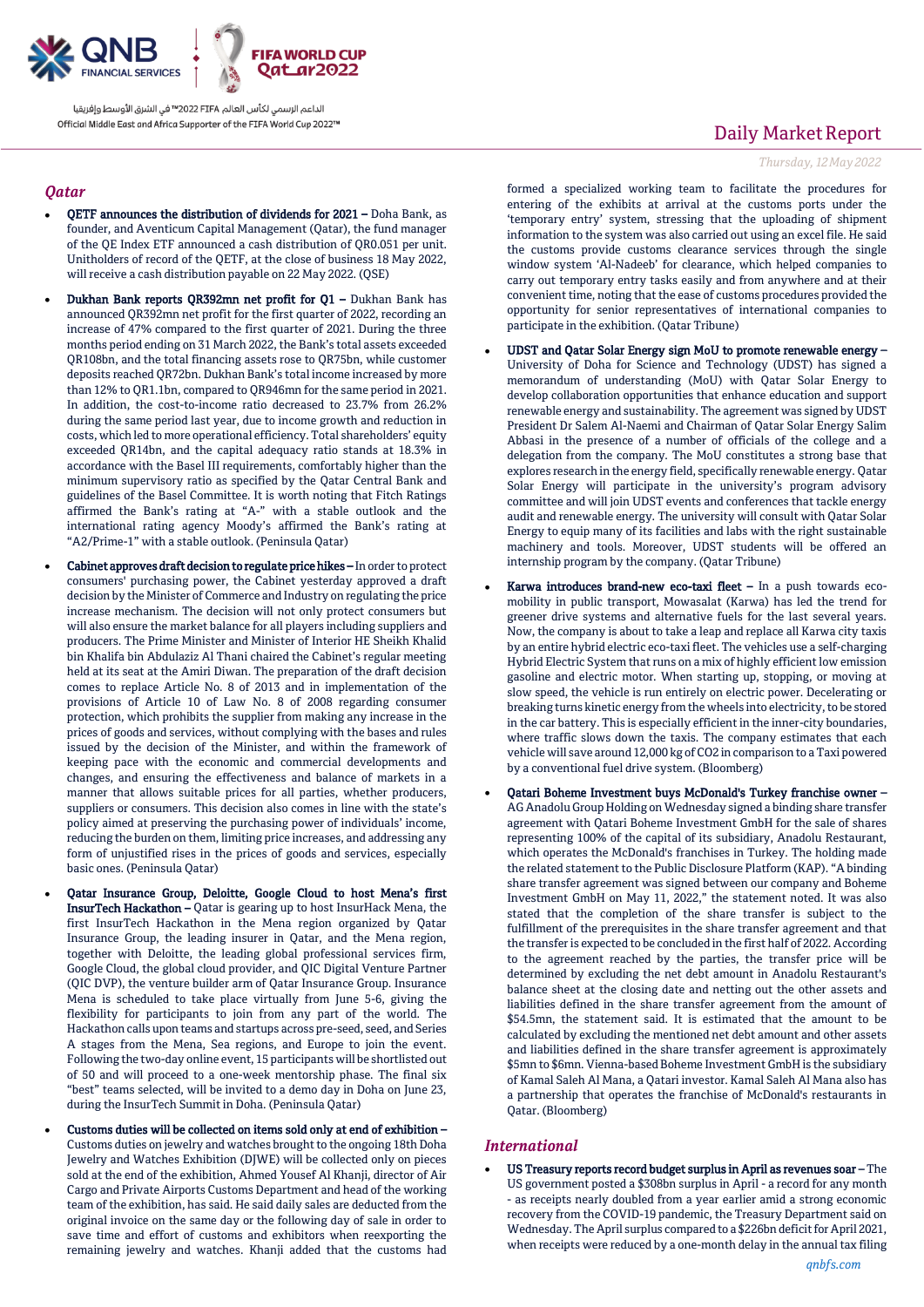

deadline. The previous record monthly surplus was \$214bn in April 2018. April has traditionally been marked by budget surpluses due to the traditional April 15 tax filing deadline, but deficits for that month were recorded in 2009, 2010 and 2011 after the financial crisis, and in 2020 and 2021 due to the pandemic, a Treasury official told reporters. Receipts last month rose 97% from the year-earlier period to \$864bn, also a record for any month, the Treasury said. The growth in receipts was driven by an increase of \$400bn, or 274%, in individual non-withheld tax payments to \$546bn, with part of the rise accounted for by last year's tax deadline delay. But individual taxes withheld from paychecks also grew 8% to \$245bn in April. Outlays last month were \$555bn, down 16%from April 2021. The decline reflected lower spending for COVID-19 relief, including the end of direct payments to individuals and lower payments for unemployment and small business relief. For the first seven months of the 2022 fiscal year, the government reported a deficit of \$360bn, down 81% from the year-earlier deficit \$1.932tn. It was the lowest deficit for the first seven months of a fiscal year since a \$344bn gap for the same period of fiscal 2017, prior to the enactment of a Republican-backed tax cut package. Year-to-date receipts swelled by 39% to \$2.98tn - a record for the period - while outlays fell 18% to \$3.346tn. Federal Reserve earnings for the year-to-date period rose 46% to \$71bn, due to the expansion of the US central bank's bond portfolio over the past year. But the Treasury official said the growth would soon begin to reverse as the Fed pays out higher interest on bank reserve deposits due to a jump in interest rates. The Treasury's interest costs climbed 32% to \$60bn last month and rose 28% to \$350bn in the year-to-date period, largely as a result of compensation paid to holders of Treasury Inflation-Protected Securities (TIPS), which are indexed to consumer price inflation. The Treasury official said that interest costs on normal public debt securities increased by only \$2bn during the year-to-date period and the weighted-average yield on outstanding Treasury securities was 1.66% in April, versus 1.65% in April 2021. The Treasury said last week that strong receipts would allow it to pay down \$26bn in debt during the second quarter, with a period-end cash balance of \$800bn as it cuts debt auction sizes. (Reuters)

 US inflation simmers, worst of price gains likely behind – US consumer price growth slowed sharply in April as gasoline eased off record highs, suggesting inflation has probably peaked, though it is likely to stay hot for a while and keep the Federal Reserve's foot on the brakes to cool demand. That aspect was reinforced by the report from the Labor Department on Wednesday, which also showed underlying monthly inflation pressures building up again after a lull in March as airline ticket prices notched their biggest increase on record. Rents rose by the most since 2006, further squeezing consumers who also paid more for food and healthcare."The country's struggle with high inflation isn't over yet, but the markets can still breathe a sigh of relief that it is not getting any worse," said Christopher Rupkey, chief economist at FWDBONDS in New York. "The Fed can stay on plan with 50 basis points rate hikes in June and July and there is no reason to move more expeditiously to fight inflation." The consumer price index increased 0.3% last month, the smallest gain since last August as gasoline prices fell 6.1% after soaring 18.3% in March. That stood in sharp contrast to the 1.2% month-to-month surge in the CPI in March, which was the largest advance since September 2005. The drop in gasoline blunted a 0.9% increase in food prices. The rise in food prices was broad, with the cost of dairy and related products surging 2.5%, the largest gain since July 2007. Economists polled by Reuters had forecast consumer prices gaining 0.2% in April. But the deceleration in the monthly CPI is probably temporary. Gasoline prices are rising again and were averaging \$4.404 per gallon on Wednesday after hovering just above \$4.00 in April, according to AAA. Russia's unprovoked war against Ukraine is the main catalyst for the surge in gasoline prices, and has also driven up global goods prices. Inflation was already a problem before Moscow's Feb. 24 invasion of Ukraine because of stretched global supply chains as economies emerged from the COVID-19 pandemic after governments around the world injected large amounts of money in pandemic relief and central banks slashed interest rates. President Joe Biden on Wednesday again acknowledged the pain inflation was inflicting on American families and reiterated that bringing prices down "is my top economic priority." The Fed last week raised its policy interest rate by half a percentage point, the biggest hike in 22 years, and said it

### Daily Market Report

would begin trimming its bond holdings next month. The US central bank started raising rates in March. (Reuters)

- US household strength may prolong Fed's inflation fight The financial strength built up in US households limited the damage from the coronavirus pandemic but may now be aggravating - and prolonging -the Federal Reserve's inflation fight as the central bank waits for people to run out of spending power. The recent dive in stock market prices - a source of household wealth that has broadened its influence across income levels in recent years - may help soften consumption eventually, but reports this week on household debt, financial conditions and inflation gave little sense consumers are close to a breaking point. Inflation data for April published Wednesday by the Labor Department cast the Fed's conundrum in sharp relief. As predicted overall consumer price growth eased significantly from March's highest-since-2005 pace but not by as much as expected. And under the hood were fresh indications of inflation pressures holding fast in key areas like rent and travel. read more "This is another upward inflation surprise and suggests that the deceleration is going to be painstakingly slow," said Seema Shah, chief strategist at Principal Global Investors. The Fed lifted interest rates by half a percentage point last week and Chair Jerome Powell signaled hikes of the same magnitude at its coming meetings in June and July as officials pledge to move "expeditiously" to battle inflation. Wednesday's Consumer Price Index's surprise to the upside was enough to rekindle market pricing for even more aggressive action. Officials will have the benefit of another month's inflation and employment data ahead of their mid-June gathering, which is when they will also release policymakers' collective projections for the interest rate and inflation outlook. The pressure - from consumers, businesses and elected officials - is clearly rising for the Fed to show progress in a fight that Powell warned last week would be unpleasant. President Joe Biden called inflation "unacceptably high" in a statement on Wednesday and said the Fed plays "a primary role" in slowing price hikes and criticized Republicans as having no plans to thwart inflation. "While it is heartening to see that annual inflation moderated in April, the fact remains that inflation is unacceptably high," Biden said. "While I will never interfere with the Fed's independence, I believe we have built a strong economy and a strong labor market, and I agree with what Chairman Powell said last week that the No. 1 threat to that strength – is inflation. I am confident the Fed will do its job with that in mind. Beyond the Fed, my inflation plan is focused on lowering the costs that families face and lowering the federal deficit." (Reuters)
- YouGov/Cebr: UK consumer gloom over finances sinks to new low The gloom among people in Britain over their personal finances hit a fresh alltime low in April, according to a survey which added to signs of how households are struggling to cope with a cost-of-living crisis. The monthly consumer sentiment survey from pollsters YouGov and consultancy Cebr showed sentiment around household finances - both in the past and in the future - slid to the lowest levels last month since the survey began 10 years ago. Previously released consumer confidence surveys have also pointed to a slump in expectations around personal finances. Last week the Bank of England warned of double-digit inflation and a high risk of recession. A Reuters analysis this week showed people were more downbeat about their finances and the economic outlook in Britain than in any other major European economy, raising questions about the levels of government support for households. YouGov/Cebr's overall gauge of consumer sentiment fell for a fifth month running to 102.9 in April, its lowest since November 2020, from 103.9 in March. "The YouGov/Cebr Consumer Confidence Index remains in free fall," said Kay Neufeld, head of forecasting at Cebr. Business surveys and labour market data have painted a healthier picture of the economy, which is one reason why the BoE has raised interest rates four times since December. But those indicators lagged behind consumer confidence ahead of the 2008/09 recession. "Worryingly consumers are also becoming less optimistic on the outlook for business activity going forward, which is likely driven by greater anxiety about a potential recession further down the line," Neufeld said. (Reuters)
- REC: UK jobs market cools a little but pay pressure still strong British employers added permanent staff last month at the weakest rate in over a year suggesting the labor market might be cooling a bit, according to a survey that will be noted by the Bank of England as it assesses inflation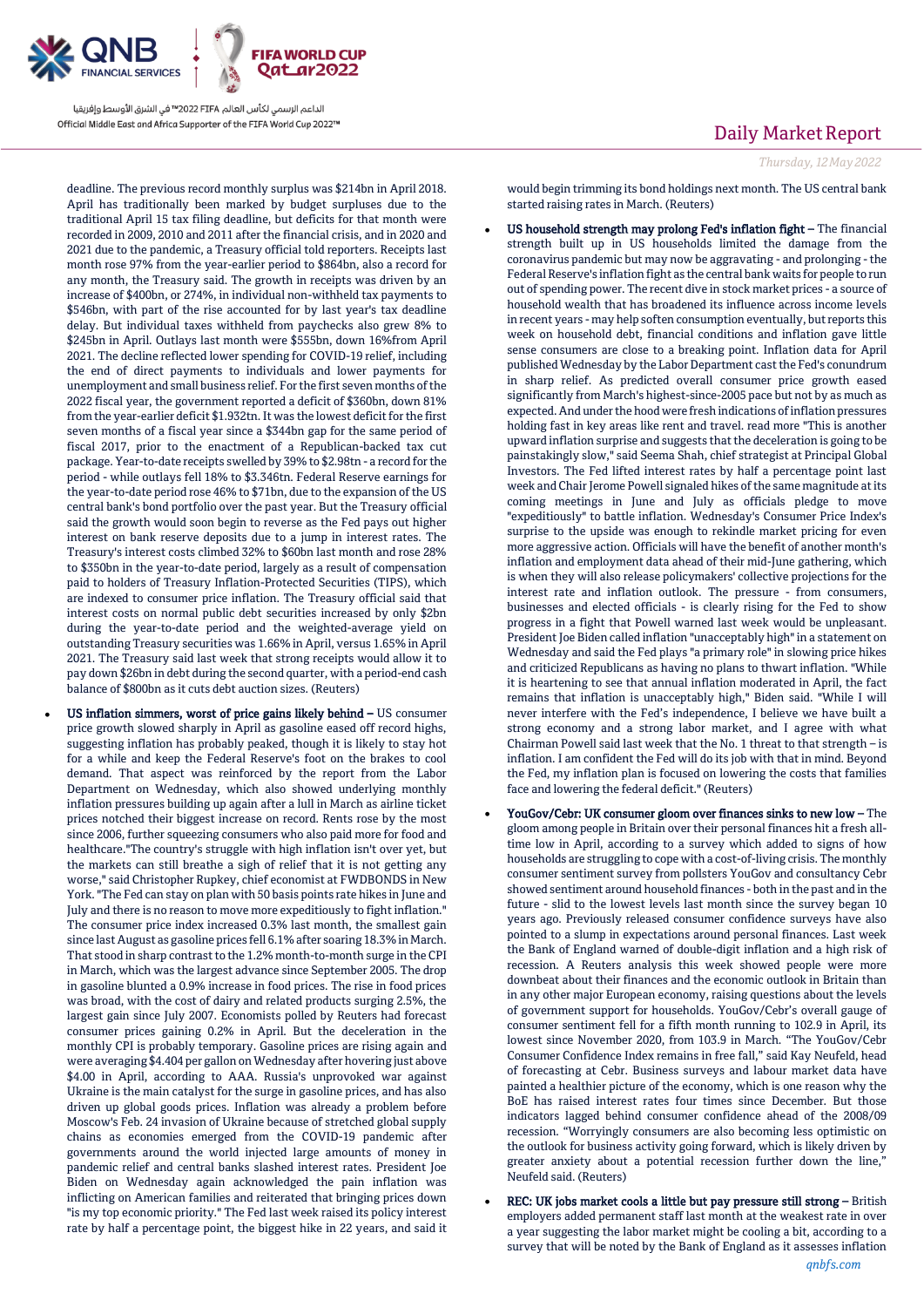

pressures. The permanent staff placements index from accountants KPMG and the Recruitment and Employment Confederation (REC) fell for a fifth month running to 59.8 from 64.1, its lowest level since March 2021 but still well above the 50 threshold for growth. The survey's gauge of temporary staff hiring in April also fell to its lowest in a year. While starting pay for new hires continued to rise at a near-record pace, the survey suggested some of the heat from Britain's labor market - a key reason why the BoE has raised interest rates four times since December is starting to fade. Neil Carberry, REC chief executive, said it was no surprise that some of the readings were coming off the boil. "The number of job placements being made is still growing, but at a more stable rate," he said. Last week the BoE warned Britain risks a double-whammy of inflation above 10% and a recession as it raised borrowing costs, although some of its officials are worried about the strength of pay pressure which could entrench price pressures. (Reuters)

 Bank of England interest rate could hit 4% or more, ex-policymakers warn – The Bank of England will probably need to raise interest rates much more sharply than financial markets expect to get soaring inflation under control, former policymakers said on Wednesday. The BoE's Monetary Policy Committee (MPC) has raised its key interest rate four times since December to 1% - the highest level since 2009 - but still expects inflation to exceed 10% by the end of this year. "In my view the nominal interest rate - the short-term interest rate the MPC controls - will have to go up at least 250 to 300 basis points from here," Adam Posen, who served on the MPC from 2009 to 2012, told the British parliament's Treasury Committee. That would mean an interest rate of 3.5% to 4% - well above the 2.5% peak priced in by financial markets for June 2023. Posen, who is now the president of Washington's Peterson Institute for International Economics, said unemployment needed to go higher - effectively requiring a recession - for inflation to fall back swiftly to the BoE's 2% target. Last month the International Monetary Fund forecast Britain would see weaker growth and higher inflation than any other major advanced economy next year. While countries globally are suffering from soaring energy prices and supply chain bottlenecks, exacerbated by Russia's invasion of Ukraine, Posen said the extra inflation in Britain appeared to be mostly due to Brexit. The BoE's own forecasts imply interest rates might rise less than markets expect, as it predicts inflation will significantly undershoot its 2% target in three years if interest rates follow the path expected by markets. Annual consumer price inflation in Britain hit 7.0% in March, the highest reading in 30 years. Current MPC members typically do not talk directly about how high interest rates might go. Massachusetts Institute of Technology professor Kristin Forbes, who served on the MPC from 2014 to 2017, told lawmakers she was concerned the BoE had not been clear enough about the scale of rate hikes that might come. "Anyone who is buying a home or might have a variable interest rate on a credit card needs to be aware that rates could go up to the 3%-type level that Adam has mentioned," she said. Charles Goodhart, who served on the BoE's first MPC after it gained independence in 1997 and has taught at the London School of Economics, speculated that rates might need to go even higher. "It will take nominal interest rates well above 4% to actually start having a significant effect on the housing market, and my bet would be that we will go over 5%," Goodhart told the parliamentary hearing into inflation and economic policy. (Reuters)

 China says it will use various policy tools to support employment – China will strive to stabilize the economy and will use various policy tools to support employment, state media quoted the cabinet as saying on Wednesday. China's fiscal and monetary policy will prioritize employment, and various policy tools will be used to help stave off job losses, the cabinet was quoted as saying after a regular meeting. "The new downward pressure on China's economy increased further in April due to the larger than expected impact from a new round of the pandemic and changes in the international situation," the cabinet said. The economy has taken a hit as local authorities raced to stop the spread of record COVID-19 cases, which have led to a full or partial lockdown in dozens of Chinese cities, including a city-wide shutdown in the commercial hub of Shanghai. The official jobless rate hit 5.8% in March, a near two-year high. China will exempt interest payments on student loans due this year for college graduates of this year and last year, the cabinet said. Price stability, grain output and goods supplies will be ensured, it added. An

## Daily Market Report

#### *Thursday, 12May2022*

additional 50bn yuan (\$7.45bn) in renewable energy subsidies will be allocated for central-government backed power firms, the cabinet said. China will also expand effective investment by channeling more private funds into infrastructure projects via issuance of real estate investment trusts (REITs), the cabinet said. The China Securities Regulatory Commission (CSRC) said in a separate statement that it would launch a special corporate financing scheme in its unwavering support to the private economy. The scheme is funded by state-owned China Securities Finance Corp, and will support private firms with good prospects and competitive technology, the CSRC said. (Reuters)

 Japan's economy to suffer Q1 slump on lower consumption – Japan's economy likely contracted in the first three months of this year as the lingering fallout from the COVID-19 pandemic took a toll on consumption and exports, a Reuters poll showed. The weak reading will underscore the challenge policymakers face in pulling the world's third-largest economy sustainably out of the pandemic-induced doldrums. While the economy is likely to rebound in the current quarter, the outlook remains clouded by Russia's invasion of Ukraine that has led to a surge in commodity and fuel costs. Gross domestic product (GDP) likely shrank an annualized 1.8% in the January-March period after a 4.6% expansion in the previous quarter, according to analysts polled by Reuters. That would translate into a quarterly 0.4% contraction. "A big drop in consumption was mainly behind the contraction in January-March GDP, due largely to the outbreak of the Omicron variant," said Saisuke Sakai, senior economist at Mizuho Research and Technologies. "The recovery will remain moderate due to Japan's worsening terms of trade blamed on the Ukraine crisis and slowing global growth," he said. Private consumption, which accounts for more than half of GDP, likely fell 0.5%, largely because of the Omicron outbreak that forced the government to impose curbs on activity. External demand, or exports minus imports, likely knocked 0.3 percentage point off GDP growth, reflecting weak exports. Capital spending is expected to have risen 0.7% after a 0.3% increase in the previous quarter, according to the poll. (Reuters)

#### *Regional*

- GCC takes lead in ESG sukuk issuance GCC-based financial institutions took the lead in environmental, social and governance (ESG) sukuk issuance, comprising green and sustainability-linked sukuk in the first quarter of 2022, according to global data provider Refinitiv. The issuances, most of which came from the energy and utilities sectors, reached \$2.4bn in Q1 2022, slightly lower than the \$2.5bn issued during the same period in 2021. The debut issuance of \$900mn from Bahrain-based Infracorp, the infrastructure investment arm of Gulf Finance House, was the largest ESG sukuk issued during the quarter. Two other debut issuances, also from financial institutions, came from Saudi Arabia; the Saudi National Bank and Riyad Bank issued sustainability-linked sukuk worth \$750mn each, Refinitiv said in a report. (Bloomberg)
- Shell leads all oil and gas brands, and Saudi Aramco takes second place Oil major Shell tops the oil and gas brands, growing its brand value by 18% to \$49.9bn this year, despite Covid, the conflict in Ukraine and increased awareness about ESG causing widespread havoc to the sector globally. Saudi Arabian oil giant Aramco retains the second place globally with 16% brand value growth to \$43.6bn and UAE's Adnoc grows strongly, up 19% to \$12.8bn, benefiting from top brand guardian CEO in the industry, according to a new report from the world's leading brand value consultancy, Brand Finance. After a tough two years due to wildly fluctuating demand, the oil and gas sector is powering ahead with the world's 50 most valuable oil and gas brands achieving an aggregate growth of 8% this year. Saudi Aramco is the world's second most valuable oil and gas brand and has substantially recovered its brand value lost during the pandemic. Aramco has been serving significantly increased demand for oil and gas products, correlated with large fiscal stimulus programs initiated around the world last year. (Zawya)
- UK to Introduce eVisa Service to Saudi, Bahraini Citizens Starting June 1 – Starting June 1, nationals of Saudi Arabia and Bahrain can apply to travel to the UK (for tourism, business, study or medical treatment) for up to 6 months with an evisa waiver. An electronic visa waiver allows the holder to travel to the UK without obtaining a visa provided they complete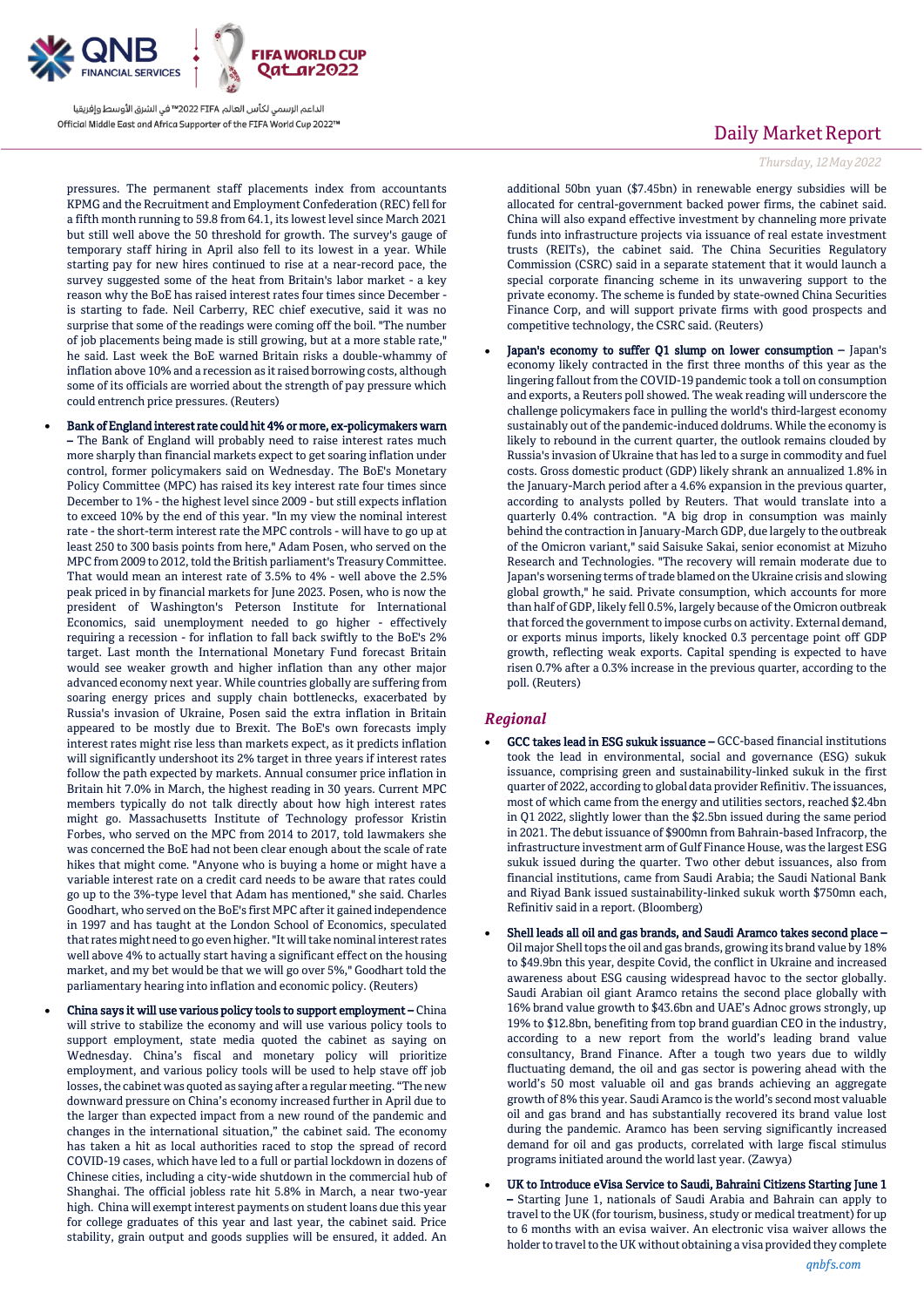

an online waiver for each visit. Saudi Arabia's Embassy in the UK said that holders of the Saudi passport can get an electronic visa waiver within 24 hours for \$37 (£30). In addition, the embassy clarified that applicants whose evisa waiver has been approved must print the approval to present it to British authorities upon arrival. (Bloomberg)

- Dubai Trade, Dubai Chamber tie up to expand services Dubai Trade, a DP World company, and the Dubai Chamber of Commerce have signed an agreement to allow the local business community easier access to the Chamber's trade services. This includes certificates of origin, attestation, and other membership services, which will be accessible on the Dubai Trade Portal, a single-window platform for international trade. The agreement was signed by Hamad Buamim, President & CEO of Dubai Chambers and Abdulla Bin Damithan, CEO & Managing Director, DP World UAE & Jafza. (Zawya)
- ADIB arranges AED 495mn in Shari'ah-compliant financing to finance two Gas Carriers – Abu Dhabi Islamic Bank (ADIB), a leading financial institution, has arranged and structured a Sharia'ah-compliant transaction of AED 495mn for ABGC DMCC, a joint venture between Al Seer Marine and BGN, for the construction of two Very Large Gas Carriers (VLGCs). The transaction represents ABGC's first Sharia based financing employing an 'Istisna-Ijarah' structure as well as ADIB's ongoing commitment and ability to finance significant assets in the marine and energy sectors. ADIB acted as the Mandated Lead Arranger and Bookrunner on the deal, with Commercial Bank of Dubai and National Bank of Fujairah as Mandated Lead Arrangers. The vessels will be constructed by Hyundai Heavy Industries for ABGC DMCC. (Zawya)
- Minister of Economy: UAE to begin reducing tariffs on India's goods by 90% – Abdullah bin Touq Al Marri, Minister of Economy, said the implementation of a Comprehensive Economic Partnership Agreement (CEPA) signed between India and the UAE on 18th February 2022, came into force on 1st May, 2022, with the arrival of the first imports exempted from tariffs. In an interview with the Emirates News Agency (WAM), Al Marri said the CEPA between the two countries would help encourage trade by reducing custom tariffs by 90% and increase non-oil trade from US\$45bn at end of 2021 to US\$100bn annually in the next five years. The UAE chose India to sign the first CEPA, which underscores the strategic ties between the two countries. Since the launch of the CEPA programme as part of the 'Projects of the 50' initiative, the UAE began talks to sign CEPAs with several countries of strategic importance both regionally and internationally, aiming to sign eight agreements in 2022, he added. On the annual growth of the trade exchange between the two countries and their targets over the next five years, Al Marri said the CEPA between the UAE and India will intensify their bilateral trade and add 1.7%, or US\$9bn, to the UAE's GDP by 2030, increase the UAE's exports by 1.5% and its imports by 3.8% by 2030. It will also create some 140,000 jobs for talented people and those with specialist skills in the most promising sectors of the UAE economy by 2030. (Zawya)
- Dubai's DMCC to co-develop trade hub, free zone in Colombia DMCC, a key flagship free zone in Dubai, has signed an agreement with Dakia U Ventures (UVentures), to co-develop a trade hub and free zone at Cartagena de India's in Colombia. As per the MoU, the Cartagena International Commerce Zone will be developed and operated in direct collaboration with federal and national government entities of Colombia. UVentures is an international investment holding company specializing in designing, financing, developing, and operating international macroscale projects. The free-trade designated territory will be a common law district based on English common law, which will create an international business platform with unique benefits such as balanced arbitration facilities, incorporated country risk insurance, global trade networks, and access to capital. Once established, the Cartagena International Commerce Zone will become Latin America's first Common Law District Arbitration Centre. As per the deal, DMCC and the Cartagena International Commerce Zone aim to offer their member companies passporting rights between the two free zones, which will enhance bilateral trade opportunities and provide greater access to global markets. (Zawya)
- Dubai government departments to be restructured to reduce operating costs – Two government departments in Dubai will be restructured to

### Daily Market Report

*Thursday, 12May2022*

support the Emirate's growth and development plans. His Highness Sheikh Mohammed bin Rashid Al Maktoum, Vice-President and Prime Minister of the UAE and Ruler of Dubai announced the restructuring plans for Dubai Municipality and Land Department as he chaired a meeting of the Dubai Council. The Dubai Municipality will be transformed into a "specialized institution" that adopts a "private sector mindset" to provide high-quality municipal services. The move seeks to enhance the authority's ability to keep pace with global changes in the environment, climate change, circular economy, and the acceleration of partnerships with the private sector. The restructuring aims to create economic opportunities worth Dh10bn within five years and reduce operating costs by 10%. It will also increase the quality of services by 20%, tweeted Sheikh Mohammed. A comprehensive restructuring of the Land Department aims at raising operational efficiency by 20%. (Zawya)

- Dubai: Global Village concludes with record-breaking 7.8mn visitors Dubai's Global Village, the region's leading multicultural family destination, concluded Season 26 on May 7, 2022. The tourist attraction has welcomed a record-breaking 7.8mn guests since its opening on October 26, 2021. As the UAE became one of the most sought-after destinations with millions of tourists visiting Expo 2020 Dubai, Global Village brought together an exciting line-up of shows, festivals, events and live concerts. (Zawya)
- Emirates partners with DCT Abu Dhabi to encourage more visits and boost tourism to the emirate – Emirates and the Department of Culture and Tourism – Abu Dhabi (DCT Abu Dhabi), have signed a Memorandum of Understanding (MoU) to boost tourist numbers across the airline's global network. The new partnership is part of the airline's commitment to promote tourism to the UAE by aligning activities with other tourism partners and capitalizing on opportunities to encourage visitors to experience more than one destination in the UAE during their stay. The MoU was signed at Arabian Travel Market by Adnan Kazim, Emirates' Chief Commercial Officer and Saleh Mohamed Al Geziry, Director-General for Tourism, at DCT Abu Dhabi. Under the MoU, the parties will work closely to explore and implement promotional activities as well as bespoke packages for tour operators and the wider travel trade in key markets across the airline's network to encourage visits to Abu Dhabi as part of their overall UAE holiday. The two partners will also collaborate on advertising and cross-promotional marketing campaigns, familiarization programs for travel trade and media, as well as promotional competitions. (Zawya)
- Uncertainty over bank loan deferrals 'hits businesses' in Bahrain Uncertainty over bank loan deferrals has led to people cutting back on spending, leading to a slump in business, MPs have claimed. Twenty legislators led by Bahrainization Committee chairman Ebrahim Al Nefaei have urged the Cabinet and the Central Bank of Bahrain (CBB) to defer loans until the end of the year, asserting that the move was vital to spur the market. "The CBB must take the decision before the six-month deal expires in June to pump more cash into businesses," they said. Parliament last month unanimously approved a proposal to defer all bank loan instalments until the end of the year for Bahrainis and local businesses and referred it to the Cabinet, which hasn't responded to it yet. Loans were initially deferred in 2020, from March until August, without bank charges. They were deferred four more times under optional deals in which interest was calculated from August 2020 until June this year. Mr Al Nefaei said the aim was to allow people and businesses to 'properly recover' from the effects of the Covid-19 pandemic, despite positive indicators on the economy rebounding with the easing of restrictions. Global repercussions of the Russia-Ukraine conflict are also causing concern, he said. (Zawya)
- Oman to fast-track nod to pharma products Oman, a member of the Gulf Cooperation Council (GCC) has agreed to fast-track the approval of Indian pharma products registered by regulatory agencies in the US, the UK and the EU, the commerce and industry ministry said after the India-Oman Joint Commission Meeting on Wednesday. A commerce ministry official said that India is also examining Oman's request for a limited trade agreement with India, adding that Oman will also be part of the Free Trade Agreement (FTA) currently being negotiated with the GCC. (Bloomberg)
- *qnbfs.com* India, Oman agrees to have joint feasibility study on limited trade deal – India and Oman agreed to undertake a joint feasibility study, before going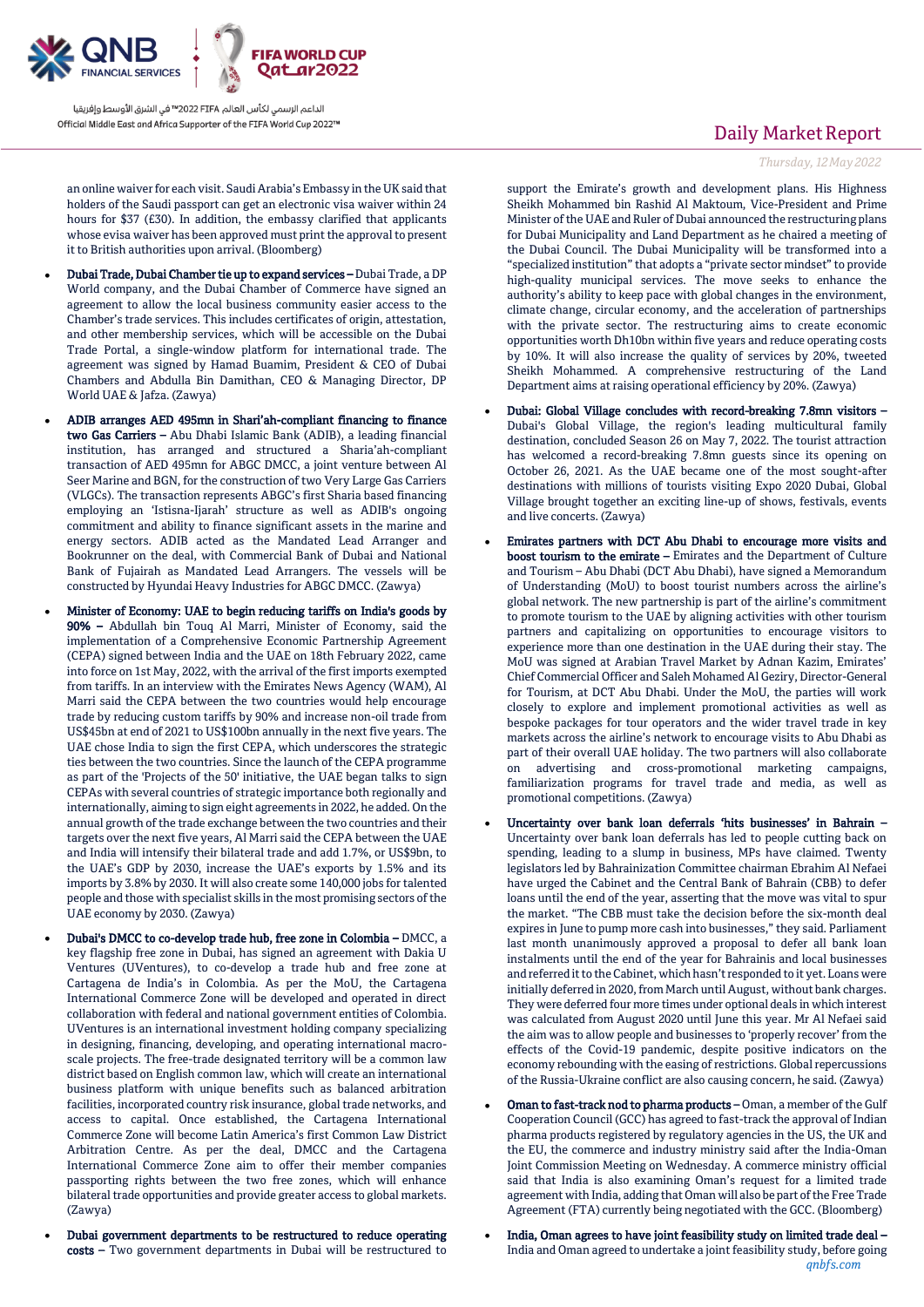

### Daily Market Report

*Thursday, 12May2022*

ahead with a preferential trade deal on limited goods. A senior commerce department official said Oman had requested India for a preferential trade agreement on limited items, where both nations can discuss reduction in tariff of some items of export interest. The development is taking place at a time when India is set to begin deeper engagements with the Gulf Cooperation Council (GCC) countries towards inking a free trade agreement (FTA). GCC is a regional, intergovernmental politicaleconomic union comprising six countries — Bahrain, Kuwait, Oman, Qatar, Saudi Arabia and the United Arab Emirates (UAE). "We are also negotiating a free trade agreement with GCC (Gulf Cooperation Council) countries, in which Oman is also a member… Oman will also be a party to the GCC FTA as and when it is concluded. Meanwhile, they suggested that they can consider a PTA. For that, India said both nations need to do a feasibility study jointly. (Bloomberg)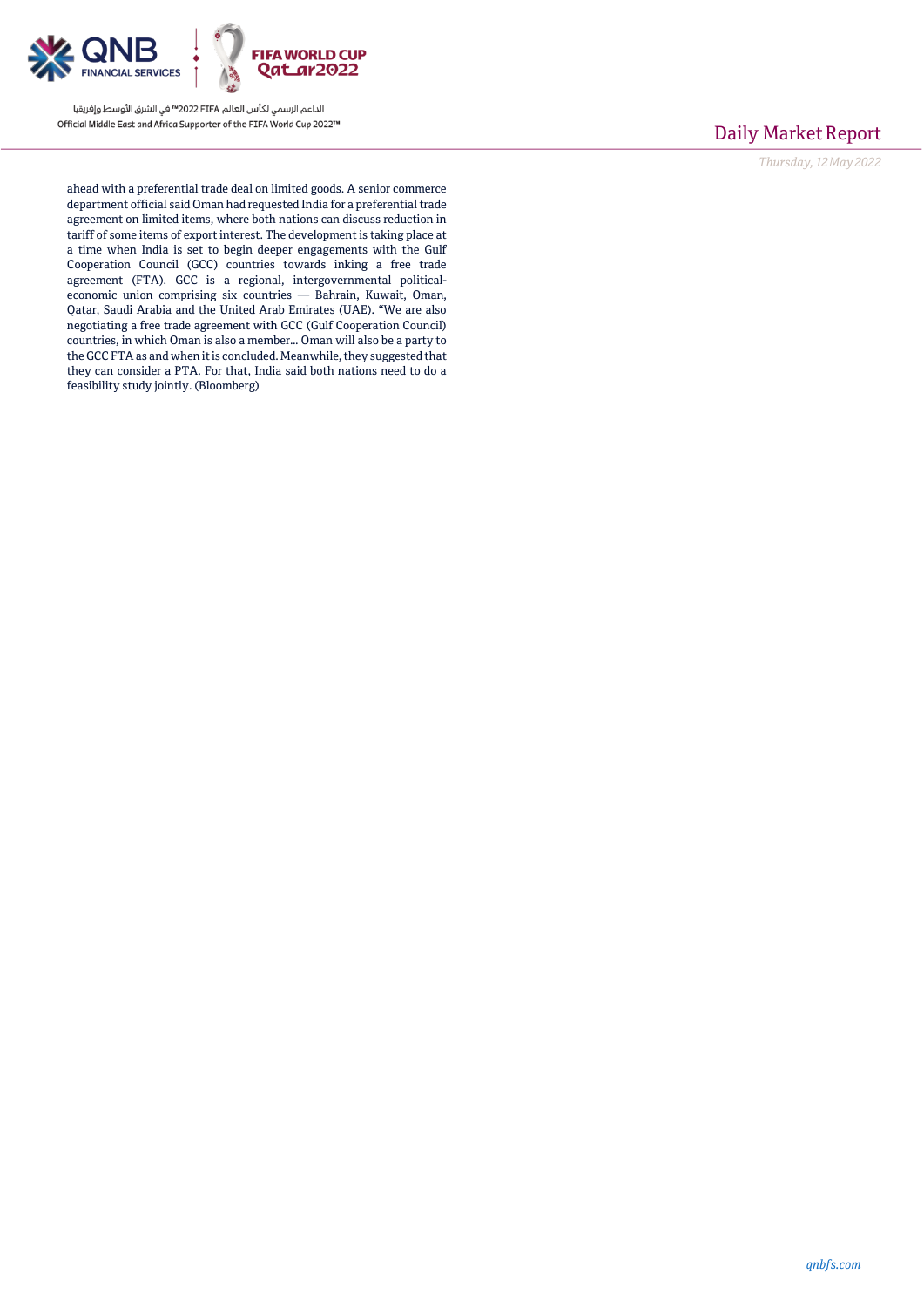

# Daily Market Report

*Thursday, 12May2022*

### *Rebased Performance*



#### *Daily Index Performance* 0.2% 1.2% 0.1% 1.0% 2.0%



*Source: Bloomberg*

| <b>Asset/Currency Performance</b>                      | Close ( \$) | 1D%   | WTD%   | YTD%  |  |  |
|--------------------------------------------------------|-------------|-------|--------|-------|--|--|
| Gold/Ounce                                             | 1,852.40    | 0.8   | (1.7)  | 1.3   |  |  |
| Silver/Ounce                                           | 21.57       | 1.4   | (3.5)  | (7.4) |  |  |
| Crude Oil (Brent)/Barrel (FM Future)                   | 107.51      | 4.9   | (4.3)  | 38.2  |  |  |
| Crude Oil (WTI)/Barrel (FM Future)                     | 105.71      | 6.0   | (3.7)  | 40.6  |  |  |
| Natural Gas (Henry Hub)/MMBtu                          | 7.48        | 6.9   | (11.1) | 104.4 |  |  |
| LPG Propane (Arab Gulf)/Ton                            | 124.63      | 1.7   | (2.4)  | 11.0  |  |  |
| LPG Butane (Arab Gulf)/Ton                             | 126.13      | 1.3   | (3.1)  | (9.4) |  |  |
| Euro                                                   | 1.05        | (0.2) | (0.4)  | (7.5) |  |  |
| Yen                                                    | 129.97      | (0.4) | (0.5)  | 12.9  |  |  |
| GBP                                                    | 1.23        | (0.5) | (0.8)  | (9.5) |  |  |
| CHF                                                    | 1.01        | 0.1   | (0.6)  | (8.2) |  |  |
| AUD                                                    | 0.69        | 0.0   | (2.0)  | (4.5) |  |  |
| <b>USD Index</b>                                       | 103.85      | (0.1) | 0.2    | 8.5   |  |  |
| <b>RUB</b>                                             | 118.69      | 0.0   | 0.0    | 58.9  |  |  |
| <b>BRL</b>                                             | 0.19        | (0.2) | (1.2)  | 8.4   |  |  |
| $C_{\alpha\mu\alpha\alpha}$ , $D_{\alpha\alpha}$ barsh |             |       |        |       |  |  |

*Source: Bloomberg*

*Source: Bloomberg*

| <b>Global Indices Performance</b>                                                                                             | Close      | 1D%*  | WTD%* | YTD%*  |
|-------------------------------------------------------------------------------------------------------------------------------|------------|-------|-------|--------|
| <b>MSCI World Index</b>                                                                                                       | 2,652.59   | (0.9) | (4.0) | (17.9) |
| DJ Industrial                                                                                                                 | 31,834.11  | (1.0) | (3.2) | (12.4) |
| <b>S&amp;P 500</b>                                                                                                            | 3,935.18   | (1.6) | (4.6) | (17.4) |
| NASDAQ 100                                                                                                                    | 11,364.24  | (3.2) | (6.4) | (27.4) |
| STOXX 600                                                                                                                     | 427.59     | 1.7   | (0.9) | (18.9) |
| <b>DAX</b>                                                                                                                    | 13,828.64  | 2.1   | 0.8   | (19.0) |
| <b>FTSE 100</b>                                                                                                               | 7,347.66   | 1.3   | (1.1) | (9.7)  |
| <b>CAC 40</b>                                                                                                                 | 6,269.73   | 2.5   | (0.2) | (18.9) |
| Nikkei                                                                                                                        | 26,213.64  | 0.4   | (2.6) | (19.3) |
| <b>MSCI EM</b>                                                                                                                | 1,011.22   | 0.4   | (2.0) | (17.9) |
| <b>SHANGHAI SE Composite</b>                                                                                                  | 3,058.70   | 0.9   | 1.1   | (20.5) |
| <b>HANG SENG</b>                                                                                                              | 19,824.57  | 1.0   | (0.9) | (15.8) |
| <b>BSE SENSEX</b>                                                                                                             | 54,088.39  | (0.5) | (1.8) | (10.5) |
| Bovespa                                                                                                                       | 104,396.90 | 1.7   | (2.1) | 8.1    |
| <b>RTS</b><br>the contract of the contract of the contract of the contract of the contract of the contract of the contract of | 1,123.93   | 3.3   | 3.3   | (29.6) |

*Source: Bloomberg (\*\$ adjusted returns)*